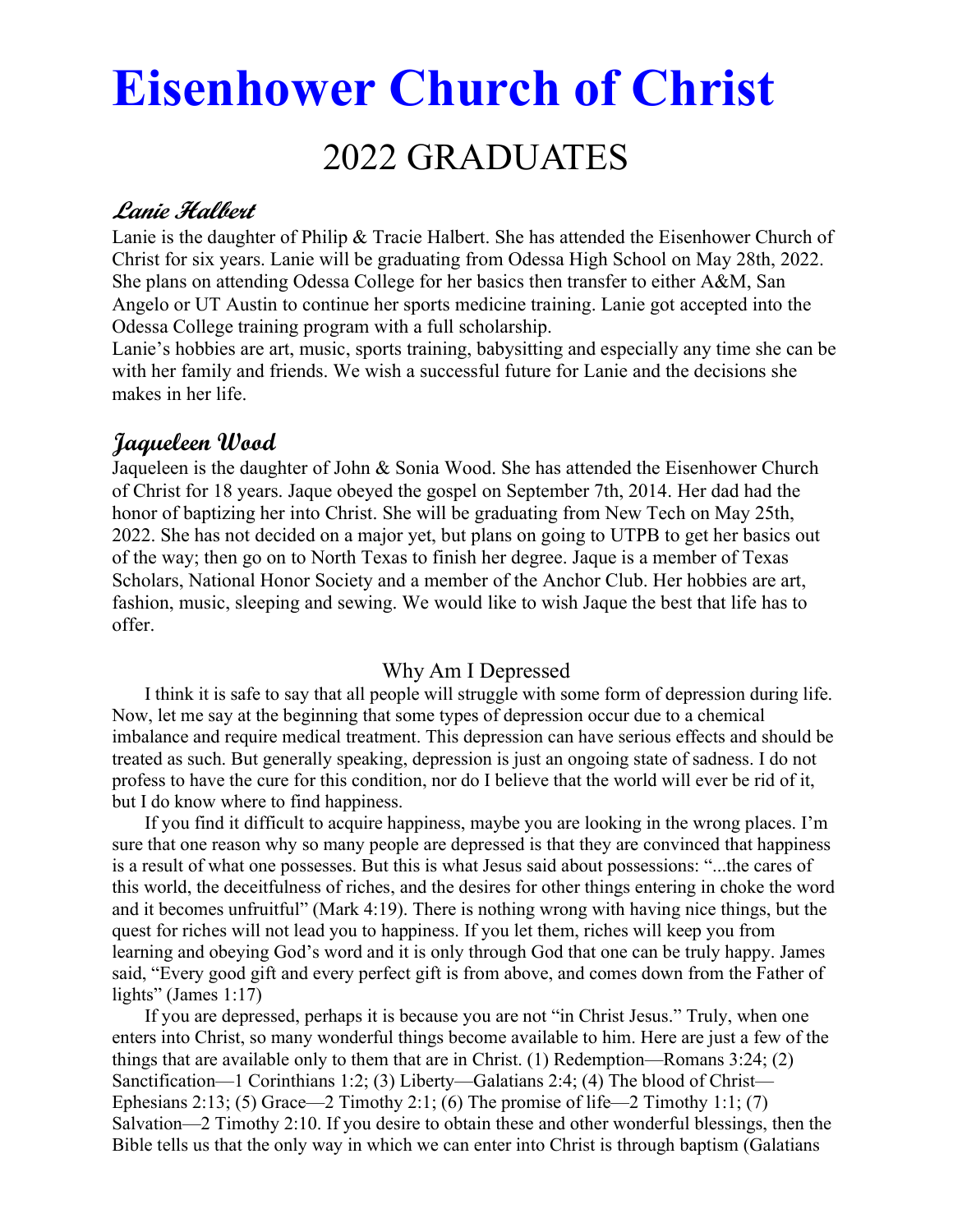3:27). If you want to climb out of the depths of depression and into the riches of Christ, then turn to Him today through obedience to His will.

> —Darrell Powell Greenville, AL

## **Sympathy**

Our condolences go out to Larry May and his family in the loss of his cousin, Richard Archer, who passed away on Sunday, May 8th.

Lindsey Wells lost her uncle, Wes Goodman, on May 3rd. His services were held on Tuesday, May 10th in Eunice, NM.

Our sympathy goes out to the family of Steve Oualline. Steve passed away on Thursday, April 21st. He and his wife, Elizabeth, were members at the Westside Church of Christ in Midland, but had previously been members here and also the Parkview congregation. A memorial service was held for Steve on Saturday, May 14th at Westside. Keep this family in your prayers.

## Prayer Request

John Wood is still at ORMC. To date, there has been no change in his stats.

Charles Wood is in MCH with Covid related pneumonia. He is in need of prayers.

## Concerns Update

Cathy Eastwood is still at ORMC. She is waiting to see if she can get into Madison Medical Resort for her occupational, physical and speech therapy. Keep her in your prayers.

Richard Ochoa's open-heart surgery on May 3rd went well. Richard is Rudy's brother who lives in Kansas.

**Philip Garza;** who is fighting bladder cancer, has two more treatments. He is a co-worker of Hannah Weakland.

Dr. Hank Abrams' PET scan came back very good. Hannah Weakland works with Dr. Abrams and has requested prayers for him.

## Prayer List

Dr. Hank Abrams; Sheila Alcazar; Maria Anaya; Mary Anchondo; Wayne Anderson; Betty Branson; Bill and Mary Brown; Glenna Callendar; LaDonna Chism; Cathy Eastwood; Dana Erwin; Philip Garza; Hattie Gilmore; Doug Guynn; Elaine Huntington; Mildred Lee; Vanessa Machuca; Ora McAfee; Glenda McMillan; Melissa Moore; Juan & Estella Morolez; Richard Ochoa; Bruce & Trina Plyler; Chassidy Rayos; Carlos Reyes; Daniel Reyes; David Ryan; Lisa Salas; Reda Sowell; Marilyn Upshaw; Terresia Weaver; Lisa Wells; Janet Wesson; Carolyn Wilkerson; Charles Wood; John Wood, Julia York.

## Eisenhower's Shut-ins

Dusty and Kathy Marshall; Glenna Callendar; Janelle Shirley and Marilyn Upshaw

## Youth

Bible Quiz Question … On what mountain did Solomon build the temple?

Last Week's Quiz Answer…

Abraham almost sacrificed Isaac on Mount Moriah. (Genesis 22:2)

## Events

Watch "In Search of the Lord's Way" Sunday mornings at 7:30 am on KWES TV 9.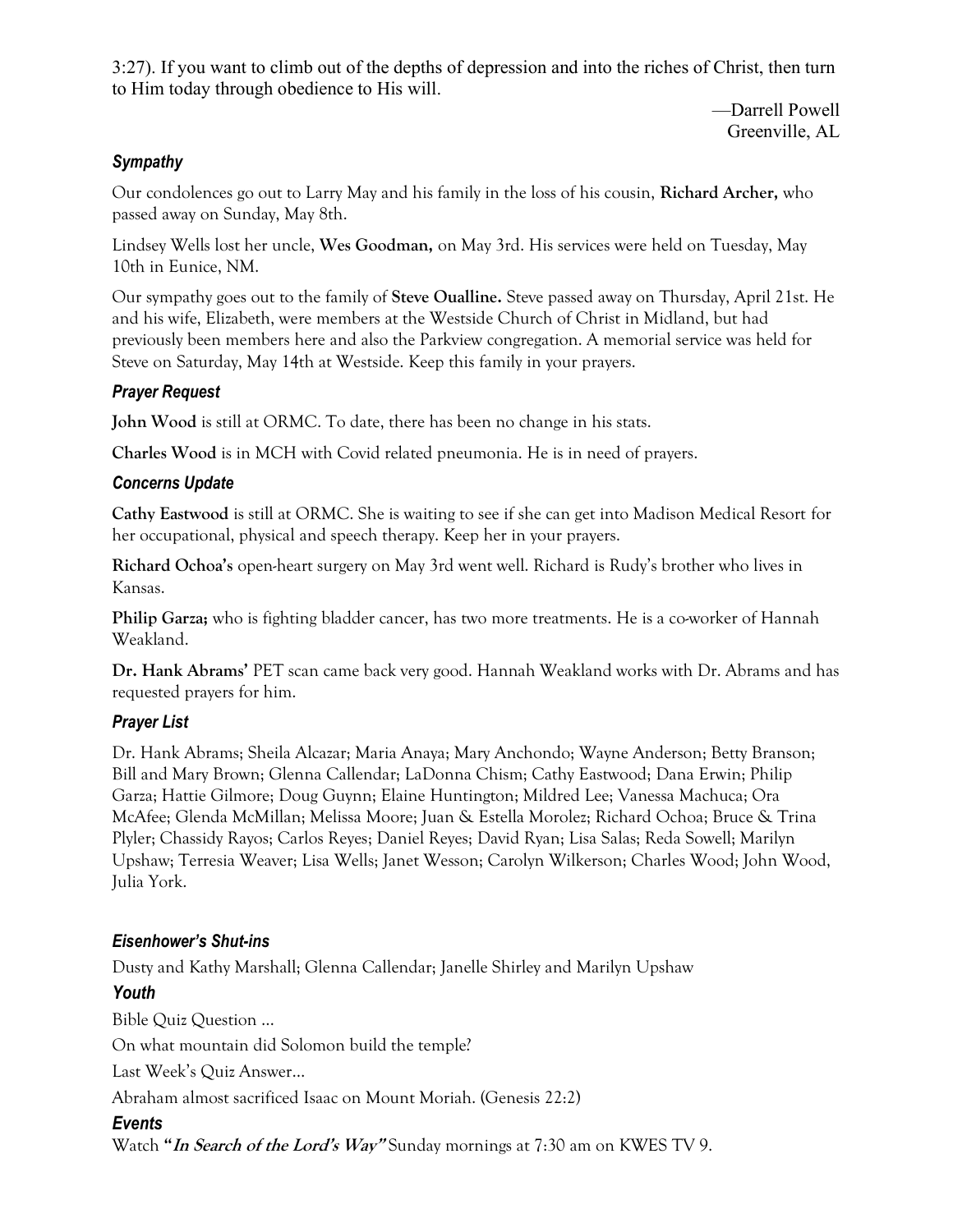#### "Graduation Shower"

There's a "Table Shower" set up in the east foyer honoring Lanie Halbert and Jaque Wood who will be graduating this month.

#### Office News

Sunday, May 29th is our "Fifth Sunday Service." All our visitors are invited to join us.

#### Are You Living Yor Faith?

What is faith? Faith is the assurance of things hoped for and the conviction of things not seen. The conviction of things not seen; how can that be? It can be this way because those things unseen are in the eternal realm. Those things in the eternal realm we can have conviction about are those things God has revealed (Deuteronomy 29:29).

 When I think about this, I am encouraged. The other day I heard a young lady say that she wanted to have more purpose in life than just being dropped here; as if it might have been by a stork. More people than you realize might make the same remark, God's word has revealed man's purpose (Ecclesiastes 12). Man's purpose is not exclusively singular. He also has a purpose in trying to make the lives of those around him better (Colossians 3:5-6). He does this by living the gospel message and trying to teach it to others, thus giving them hope, an anchor in a tempestuous sea of despair (Romans 12:1-2).

> —John Michael Kennedy Mt. Juliet church of Christ Mt. Juliet, TN

# God's Plan for Man's Salvation

"What must I do to be saved?" Acts 16:30

The Gospel Must be HEARD—Romans 10:17 The Gospel Must be BELIEVED—John 8:24 Sins Must be REPENTED OF—Luke 13:3 Christ Must be CONFESSED—Matt. 10:32-33 There Must be BAPTISM (immersion) for the Remission of Sins—Acts 2:38; 1 Peter 3:21 There Must be CHRISTIAN GROWTH and FAITHFULNESS—1 Peter 2:2; 2 Peter 3::18; and Revelation 2:10;

May 15, 2022 A.M. P.M. Announcements Larry May Larry May Song Leader Jacob Carson Oliver Hernandez Sermon Allen Weakland Allen Weakland Opening Prayer Larry May Larry May Scripture Jackie Perkins Bill Ryan Second Prayer Bill Ryan Gary Loving Closing Prayer Oliver Hernandez Craig Wesson